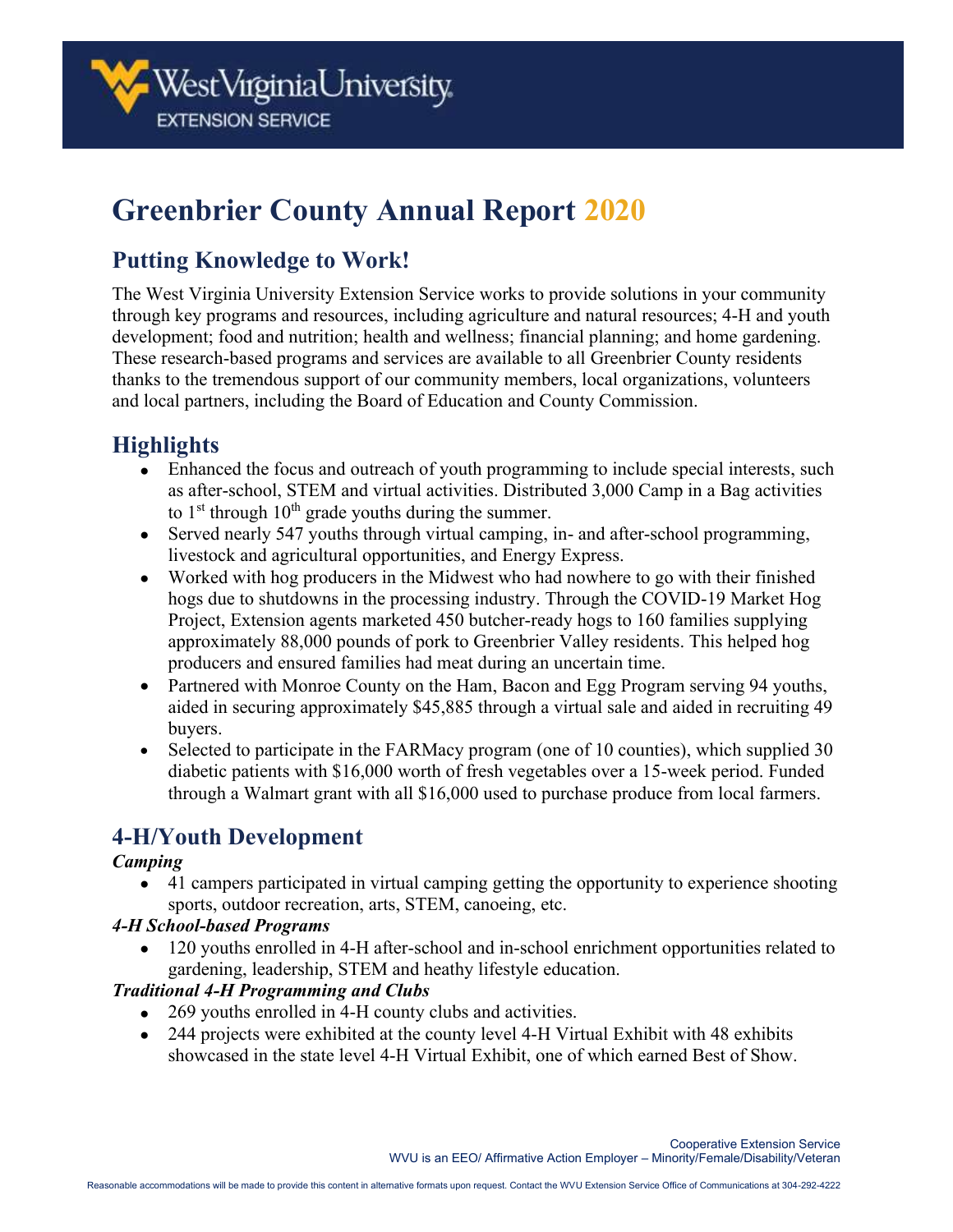• 125 volunteers were recruited from the 4-H Leaders Association, completing 1,244 leaders' hours, 572 parent hours and 1,214 members' hours of community service; \$5,366.01 was raised by leaders, members and parents.

### *Energy Express*

- Greenbrier County hosted three virtual sites and provided 15 AmeriCorps positions.
- 61 youths in  $1<sup>st</sup>$  through  $6<sup>th</sup>$  grades participated in the program.
- 3,510 meals were served through weekly pick-up food distribution.
- 336 books were sent home with youths to encourage reading at home.
- Raised \$34,500 of local funding to support Energy Express programming.

### **Agriculture and Natural Resources**

### *Local Foods*

- Worked with hog producers in the Midwest who had nowhere to go with their finished hogs due to shutdowns in the processing industry. Through the COVID-19 Market Hog Project, Extension agents marketed 450 butcher-ready hogs to 160 families supplying approximately 88,000 pounds of pork to Greenbrier Valley residents. This helped hog producers and ensured families had meat during an uncertain time.
- The Court House Farmers Market supported more than 30 vendors and producers. A drive-thru farmers market was developed to allow vendors to sell during the pandemic. The market averaged 150 vehicles passing through during the four weeks it was open, and it was one of the few markets in the state that operated the full extent of the normal season (April – October).
- Through a variety of videos and educational Facebook posts, nearly 150,000 potential contacts were made with the public. Videos and posts covered a variety of topics on home horticulture, plant pests and diseases, as well as general education about the agriculture industry.

### *Youth Agriculture Education*

- Promoted the Greenbrier/Monroe 4-H and FFA County Virtual Youth Livestock Show sponsored by the GMYLA serving 113 youths; aided in securing \$110,000 for the Greenbrier/Monroe Virtual Livestock Show.
- Partnered with Monroe County on the Ham, Bacon and Egg program serving 94 youths; aided in recruiting 49 buyers and securing approximately \$45,885 through a virtual sale.

# **Families and Health**

### *Family Well-being*

- 16 Healthy Grandfamilies Coalition members were trained on the Healthy Grandfamilies curriculum.
- One group started the program; however, due to COVID-19, it was cancelled.
- \$3,450 of federal money through West Virginia State Extension was given to the county Healthy Grandfamilies Coalition for programming efforts.

### *Healthy Living/Nutrition*

- Edible Greens/Wild Eats lesson was taught virtually two times.
- Co-taught the 4-H Cooking Class at virtual 4-H camp to eight youths.
- Taught four virtual classes for Extension Employee Wellness Activities: Pairing Wine and Food (27); Edible Greens/Wild Eats; Meal Planning (37); Charcuterie Boards (17).